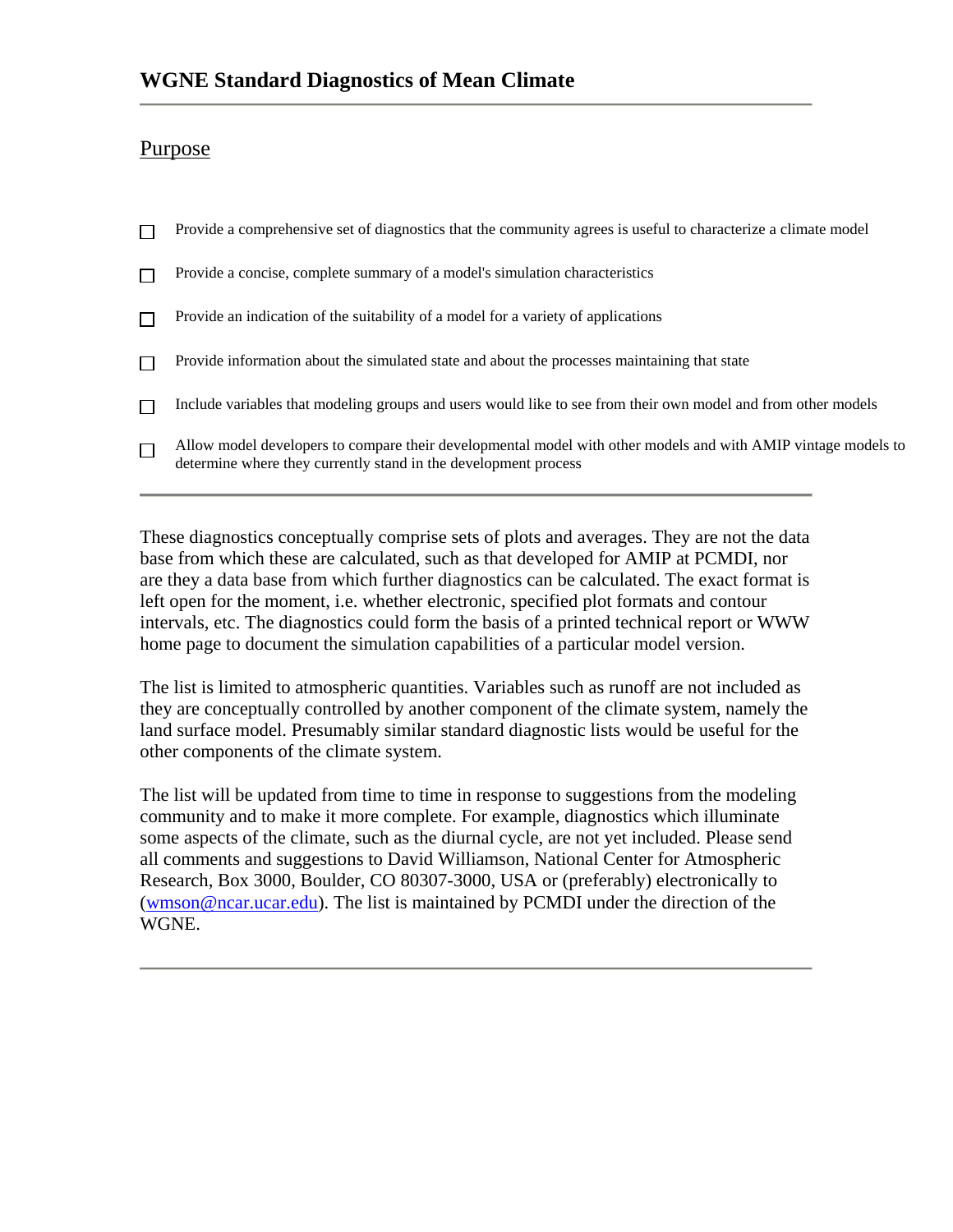## **Diagnostics**

(multiple year climatologies implied for all variables)

1. GLOBAL AVERAGES (Annual)

(for model budget)

Top of Model Atmosphere Energy Budget (W/m<sup>2</sup>)

- --- net solar flux at top of model, positive downward
- --- net longwave flux at top of model, positive upward
- --- residual (solar -- longwave)

Surface Energy Budget  $(W/m^2)$ 

- --- net solar flux at surface, positive downward
- --- net longwave flux at surface, positive upward
- --- surface latent heat flux, positive upward
- --- surface sensible heat flux, positive upward
- --- residual (solar -- longwave -- latent -- sensible)

Surface Water Budget (mm/day)

- --- precipitation rate global land only
- --- evaporation rate global land only
- --- residual (precipitation -- evaporation)
	- global
	- land only

### 2. GLOBAL AVERAGES: Annual, Seasonal (DJF, JJA)

(for comparison with atmospheric observations) Note, a few variables in this set overlap with Set 1, but are repeated here for completeness. Also, there is a deliberate distinction between top of model (above) for budgets and top of atmosphere (here) for comparison with observations.

Outgoing Longwave Radiation, top of atmosphere  $(W/m^2)$ 

- --- all sky
- --- clear sky (method II)

Net Solar Flux at top of atmosphere, positive downward  $(W/m^2)$ 

- (Absorbed Solar Radiation)
- --- all sky
- --- clear sky (method II)

Net Longwave Flux at surface, positive upward  $(W/m^2)$ 

--- all sky

--- clear sky (method II)

Net Solar Flux at surface, positive downward  $(W/m^2)$ 

- --- all sky
- --- clear sky (method II)

Longwave Cloud Forcing  $(W/m^2)$ 

(net longwave clear sky flux -- net longwave all sky flux, top of atmosphere)

Shortwave Cloud Forcing  $(W/m^2)$ (net shortwave all sky flux -- net shortwave clear sky flux, top of atmosphere)

Cloud

--- fraction (total), overlap as assumed in model

Precipitation Rate (mm/day)

Evaporation Rate (mm/day)

Precipitable Water (mm)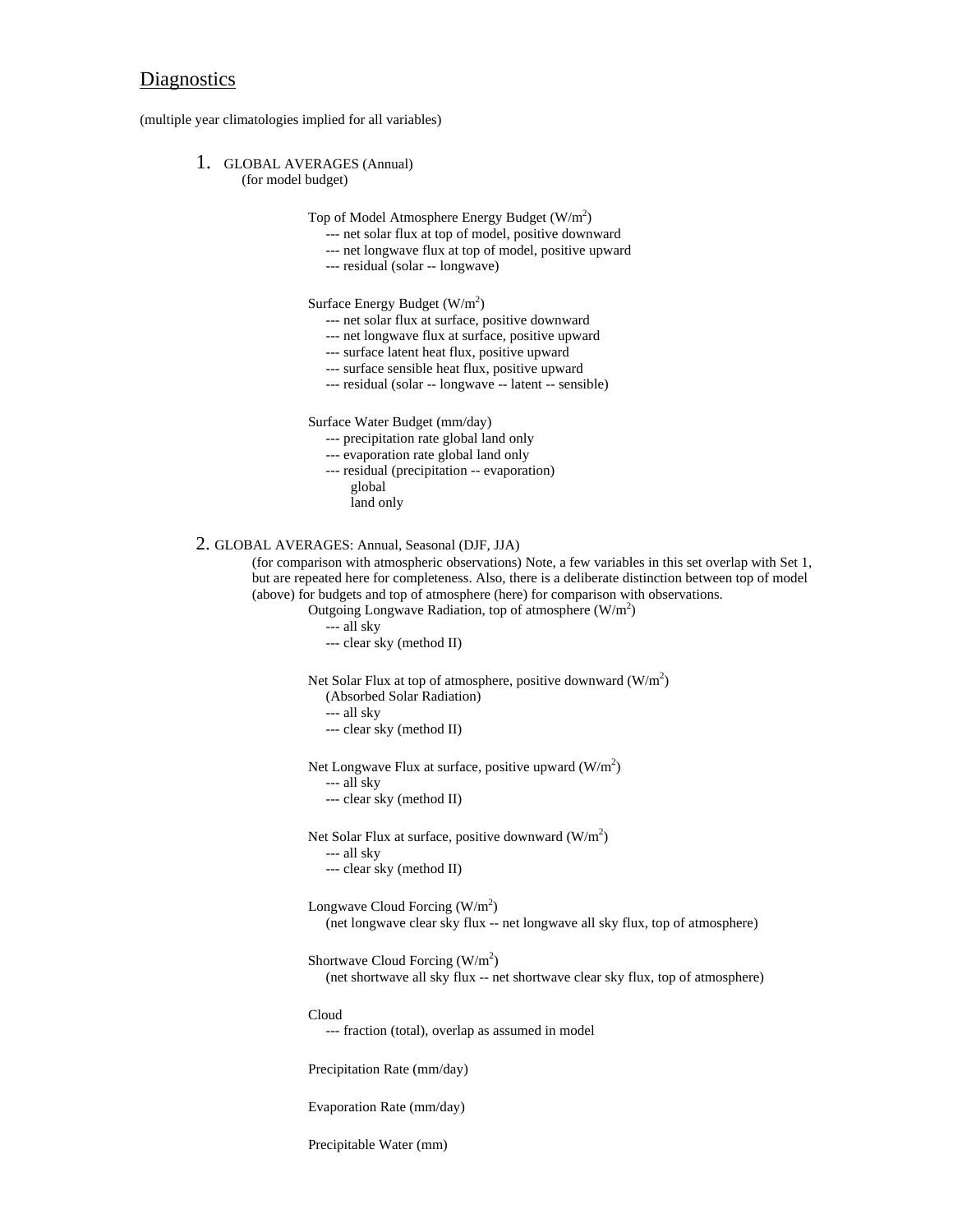Surface Skin Temperature (effective radiating temperature, K)

--- global

--- land only

```
Screen Temperature, 2 m, (K)
```
--- global

--- land only

Atmospheric Angular Momentum (kg m\*\*2/s) (vertical integral through depth of atmosphere)

#### 3. ZONAL AVERAGES (Annual)

Implied Meridional Ocean Heat Transport (W)

 (with non-zero annual mean, global ocean average net surface flux removed uniformly)

--- all oceans

--- Atlantic Ocean

--- Indo-Pacific Ocean

 (the two basins delimited by 67.5W south of South America and 22.5E south of Africa)

Implied Meridional Ocean Freshwater Flux (kg/s)

 (with non-zero annual mean, global ocean average net surface flux removed uniformly)

--- all oceans

--- Atlantic Ocean

--- Indo-Pacific Ocean

 (the two basins delimited by 67.5W south of South America and 22.5E south of Africa)

#### 4. ZONAL AVERAGES: Seasonal (DJF, JJA)

(and differences from yet to be determined "standard'' observed atmospheric estimates where available)

```
(following subset contains the same variables as Set 2)
Outgoing Longwave Radiation, top of atmosphere (W/m^2)
```
--- all sky

--- clear sky (method II)

Net Solar Flux at top of atmosphere, positive downward  $(W/m^2)$ 

(Absorbed Solar Radiation)

--- all sky

--- clear sky (method II)

Net Longwave Flux at surface, positive upward  $(W/m^2)$ 

- --- all sky
- --- clear sky (method II)

Net Solar Flux at surface, positive downward  $(W/m^2)$ 

--- all sky

--- clear sky (method II)

Longwave Cloud Forcing  $(W/m^2)$ (net longwave clear sky flux -- net longwave all sky flux, top of atmosphere)

Shortwave Cloud Forcing  $(W/m^2)$ (net shortwave all sky flux -- net shortwave clear sky flux, top of atmosphere)

Cloud

--- fraction (total), overlap as assumed in model

Precipitation Rate (mm/day)

Evaporation Rate (mm/day)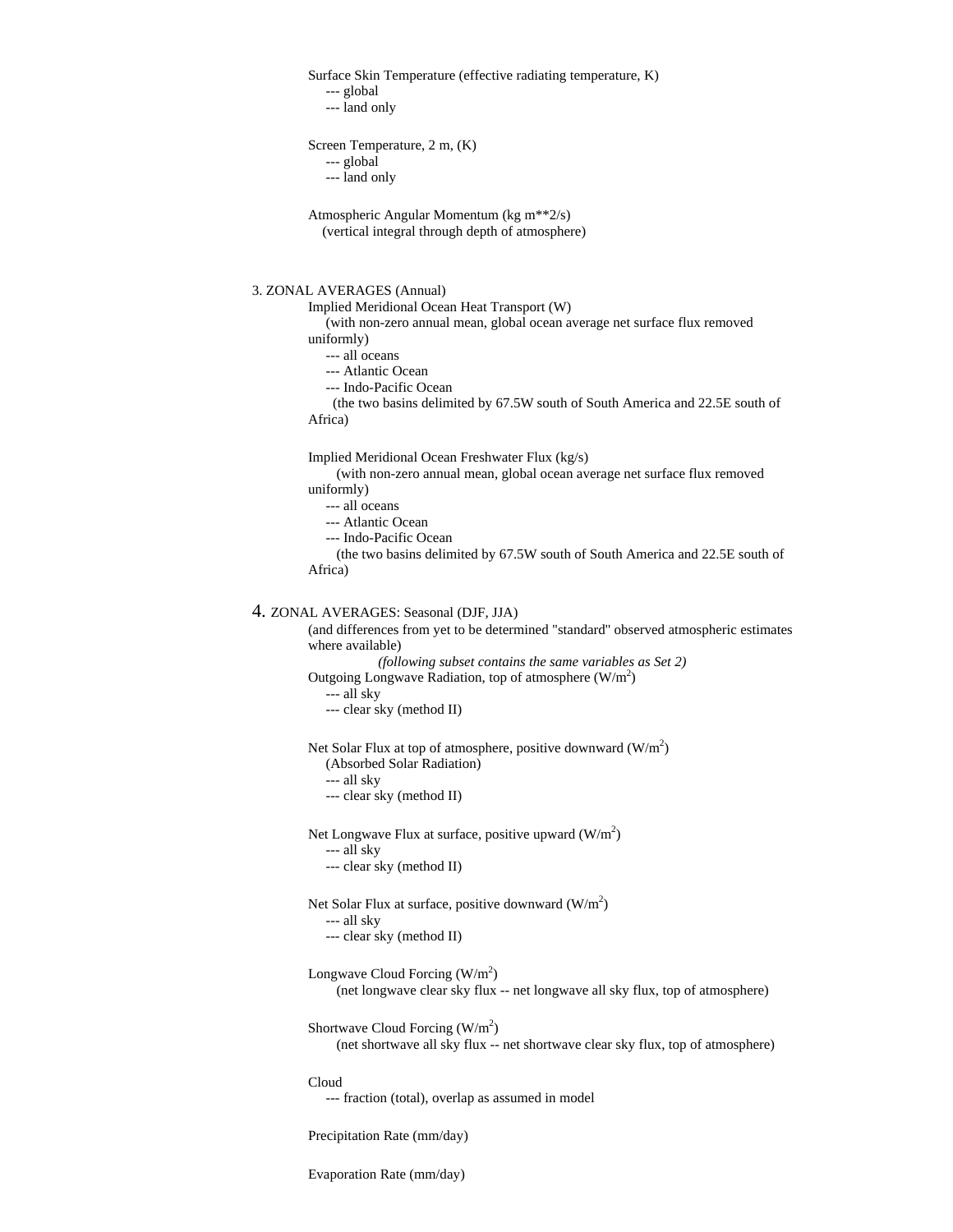Precipitable Water (mm)

Surface Skin Temperature (effective radiating temperature, K) --- global --- land only Screen Temperature, 2 m (K) --- global --- land only

*(end of subset containing the same variables as Set 2)*

Zonal Surface Stress (positive for westerly wind,  $N/m^2$ ) --- ocean only

Zonal Wind (m/s)

Temperature (K)

Specific Humidity (g/kg)

Relative Humidity (percent)

Pressure Vertical Velocity,  $\zeta$  (hPa/day)

Meridional Streamfunction (kg/s)

Total Diabatic Heating (K/day)

Total Diabatic Moistening (g/kg/day)

Total Parameterized Momentum Sink, (m/s/day) --- u and v components

 $\overline{a}$ 

Meridional Eddy Fluxes

$$
(\overline{\mathbf{u}}_{=}
$$
 individual seasonal mean,  $\mathbf{u'} = \mathbf{u} - \mathbf{u}$   
( [ u ] = zonal average,  $\mathbf{u}^* = \mathbf{u} - [\mathbf{u}]$  )

--- transient

$$
\begin{aligned}\n&\text{momentum } (\left[\begin{array}{c}\n\mathbf{V}^{\mathsf{T}} \mathbf{u}^{\mathsf{T}}\n\end{array}\right], \mathbf{m}^{2}/s^{2}) \\
&\text{heat } (\left[\begin{array}{c}\n\mathbf{V}^{\mathsf{T}} \mathbf{T}^{\mathsf{T}}\n\end{array}\right], \mathbf{K}\mathbf{m}/s) \\
&\text{moisture } (\left[\begin{array}{c}\n\mathbf{V}^{\mathsf{T}} \mathbf{q}^{\mathsf{T}}\n\end{array}\right], (\mathbf{g}/\mathbf{kg})(\mathbf{m}/s))\n\end{aligned}
$$

 --- stationary momentum ( $\begin{bmatrix} \mathbf{V} & \mathbf{H} & \mathbf{I} \\ \mathbf{V} & \mathbf{I} & \mathbf{I} \end{bmatrix}$ , m<sup>2</sup>)/s<sup>2</sup>) heat ( [  $\overline{v^*\ T^*}$  ],  $\text{\rm Km/s})$ moisture ( $\sqrt{\mathbf{v}^* \ \mathbf{q}^*}$  ],  $(g/kg)(m/s)$ )

Vertical Eddy Heat Flux --- transient heat (  $\overline{(\omega' T)}_{j, K \text{ Pa/s}}$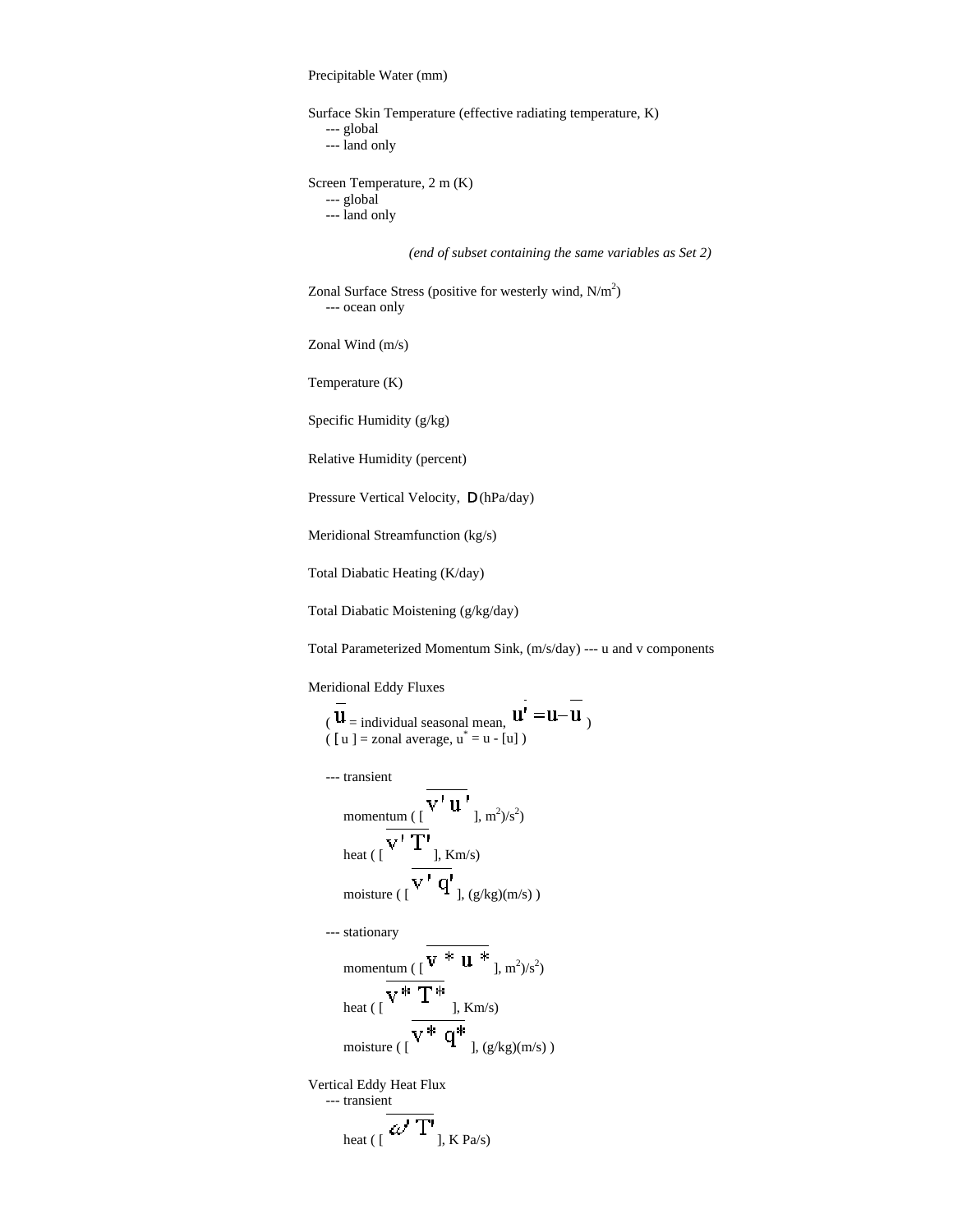--- stationary

$$
_{heat\,(\,[\,\,\mathscr{L}^{\textstyle{*}}\,T^{\textstyle{*}}\,],\,K\,Pa/s)}
$$

$$
(\left[\overline{{(u^i}^2 + {v^i}^2)/2}\right]_{, m^2/s^2})
$$

Eddy Variances  $\overline{Z'}^2$  $\mathbf{J}_{\text{m}^2}$  $\left[\overline{T'^2}\right]$  $\cdot$  K<sup>2</sup>)

#### 5. HORIZONTAL MAPS: Seasonal (DJF, JJA)

(and differences from yet to be determined "standard'' observed atmospheric estimates where available; and when observed estimates deemed sufficiently reliable, spatial mean and rms differences calculated over 90S-20S, 20S-20N, and 20N-90N) points below ground not plotted nor included in rms

Sea--Level Pressure (hPa)

300 hPa Height Field (m)

200 hPa Zonal Wind (m/s)

200 hPa Velocity Potential  $(m^2)/s$ )

200 hPa Stream Function  $(m^2)/s$ )

850 hPa Temperature (K)

850 hPa Vector Winds (m/s)

Screen Temperature, 2 m, (as defined in AMIP II, K)

Surface Skin Temperature (effective radiating temperature, K)

Snow Mass (liquid water equivalent, mm)

Snow Cover (fraction)

Precipitable Water (mm)

Total Precipitation (mm/day)

Evaporation -- Precipitation (mm/day)

Latent Heat Flux  $(W/m^2)$ 

Sensible Heat Flux  $(W/m^2)$ 

Surface Stress --- ocean only, vectors and magnitude  $(N/m^2)$ 

Outgoing Longwave Radiation  $(W/m^2)$ 

Absorbed Solar Radiation  $(W/m^2)$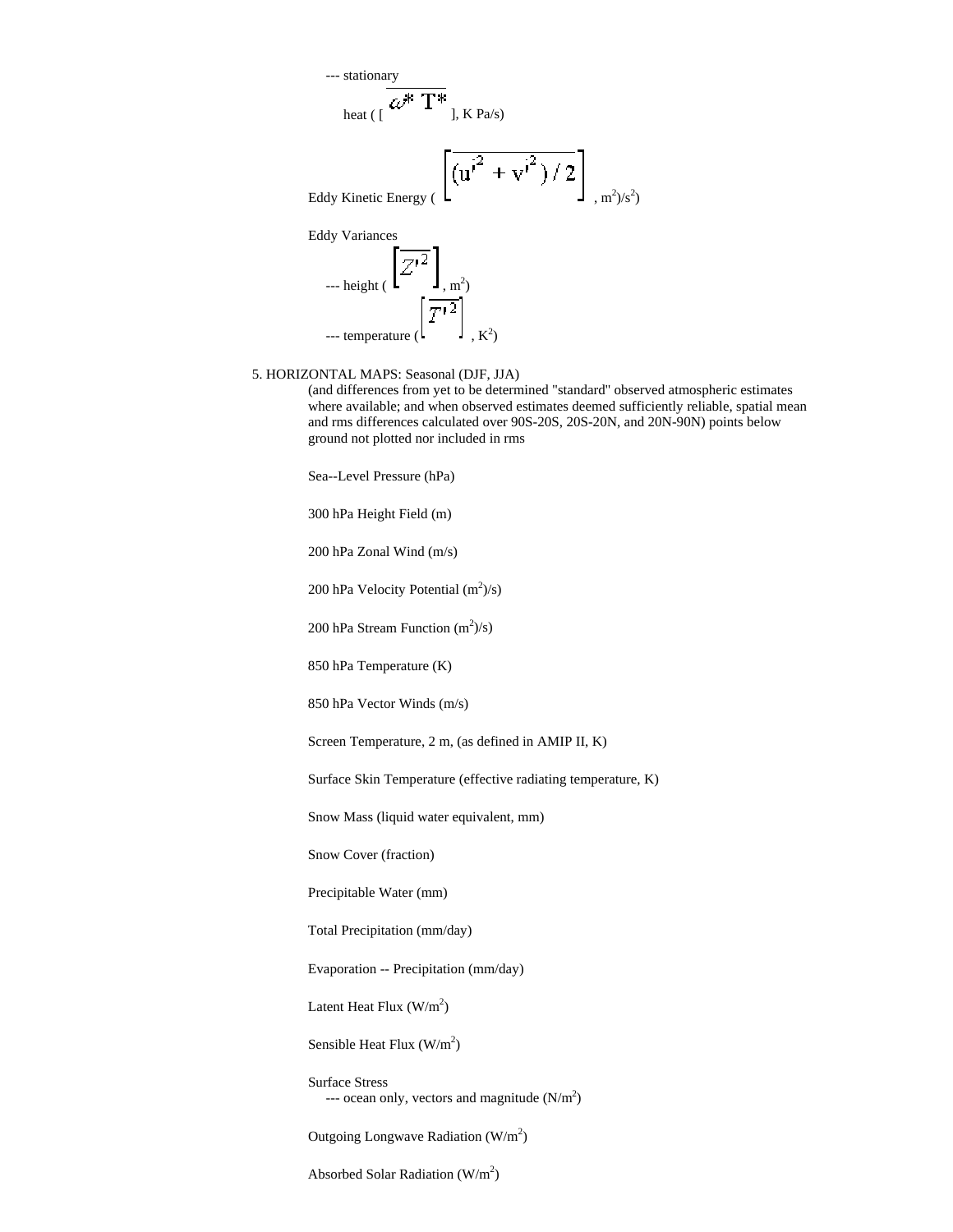Net Solar Flux at surface  $(W/m^2)$ 

Net Longwave Flux at surface  $(W/m^2)$ 

Net Surface Heat Flux  $(W/m^2)$ 

Longwave Cloud Forcing  $(W/m^2)$ 

Shortwave Cloud Forcing  $(W/m^2)$ 

Meridional Eddy Fluxes

 $\overline{u}$  individual seasonal mean,  $u' = u - \overline{u}$ 

--- 200 hPa momentum 
$$
(\overline{V'U'}
$$
, m<sup>2</sup>/s<sup>2</sup>)  
--- 850 hPa heat  $(V'T'$ , Km/s)

Vertical Heat Flux

$$
\left.\rule{0pt}{2.5ex}\right.^{-850\text{ hPa heat}}(\overline{\omega^{\prime}\ T^{\prime}}_{\text{K Pa/s}})
$$

Transient Kinetic Energy  $-850$  hPa  $\frac{2}{3}$ , m<sup>2</sup>/s<sup>2</sup>)

Variability (intra-seasonal) (Climatological average of seasonal standard deviations) (  $\cal U$ 

= individual seasonal mean, ) --- 850 hPa T ( , K ) --- 300 hPa Z ( , m ) --- 300 hPa band pass filtered (2-8 day) Z ( , m ) --- precipitation ( , mm/day) --- sea-level pressure ( , hPa)

Variability (inter-seasonal)

(Standard deviations of seasonal averages)

 $\overline{u}$  = individual seasonal mean,  $u' = u - \overline{u}$ (braces,  $\{u\}$  = climatological seasonal average)

$$
-850 \text{ hPa T} \left( \overline{T - T^2} \right)^{(1/2)} , K)
$$
  
- 300 hPa Z  $\left( \overline{Z - Z^2} \right)^{(1/2)} , m$